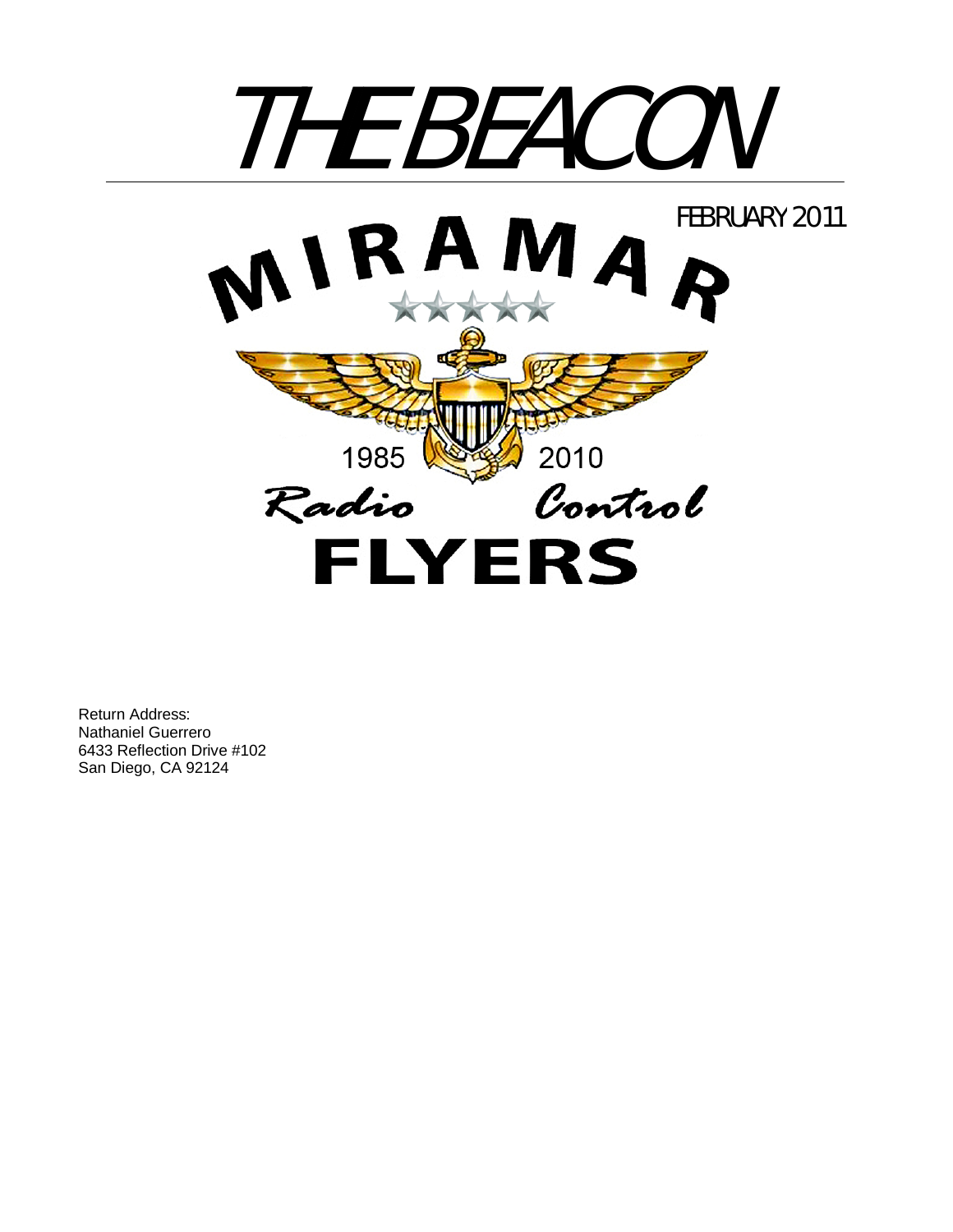# February 2011

The next MRCF Meeting will be on **TUESDAY**, 8 February 2011

Location: American Legion Hall 7815 Armour St.

Corner of Armour and Convoy St.

Board Meeting at 6:30 PM – Gen. Meeting at 7:00 PM

**American Legion Hall at 7815 Armour Street. Hwy 163 TO BALBOA AVENUE, WEST TO CONVOY STREET, LEFT ON CONVOY TO ARMOUR ST., TURN LEFT ONTO ARMOUR AND RIGHT INTO AMERICAN LEGION. ADDITIONAL PARKING IS ACROSS THE STREET AT CARQUEST.** 

# CLUB OFFICERS

President: Jerry Neuberger (619) 258-4477 Secretary: Frank Gagliardi (858) 271-4430 Field Marshal: Sandy Sanderson (858) 695-3095 Safety Coordinators: Don Van Gundy Don Robinson (619) 370-4592 (858) 271-6452

Newsletter Editor: Nathaniel Guerrero (858) 240-2215 Email: nguerrero@san.rr.com

| <b>Vice President:</b>         |                |  |
|--------------------------------|----------------|--|
| <b>Curtis Kitteringham</b>     | (760) 746-5913 |  |
| Treasurer:                     |                |  |
| George Sager                   | (858) 748-0868 |  |
| Helicopter Chairman:           |                |  |
| Darren Hauptman                | (619) 948-1948 |  |
| Membership Chairman:           |                |  |
| <b>Tom Mulder</b>              | (619) 804-8596 |  |
| membership@miramarrcflyers.com |                |  |

Club Webmaster: Darren Hauptman Darren@miramarrcflyers.com www.miramarrcflyers.com

# **CLUB FLIGHT INSTRUCTORS**

Any club member who wishes to have some assistance should call one of our designated instructors. There is no duty instructor at the field, so you must prearrange a time with someone on this list.

| Name                   | Number         |
|------------------------|----------------|
| <b>Richard Barndt</b>  | (858) 213-5740 |
| Frank Gagliardi        | (858) 271-4430 |
| Curtis Kitteringham    | (760) 746-5913 |
| <b>Barry Mattingly</b> | (760) 753-1318 |
| Jerry Neuberger        | (619) 258-4477 |
| Paul Stenberg          | (760) 743-5458 |
| Tom Mulder             | (619) 804-8596 |
| <b>Ron Stark</b>       | (858) 530-0586 |
| Roy Rapheal            | (858) 538-5485 |
| Darren Hauptman        | (619) 948-1948 |

NAS North Island is kicking off the 100 years of Naval Aviation. See posting in newsletter.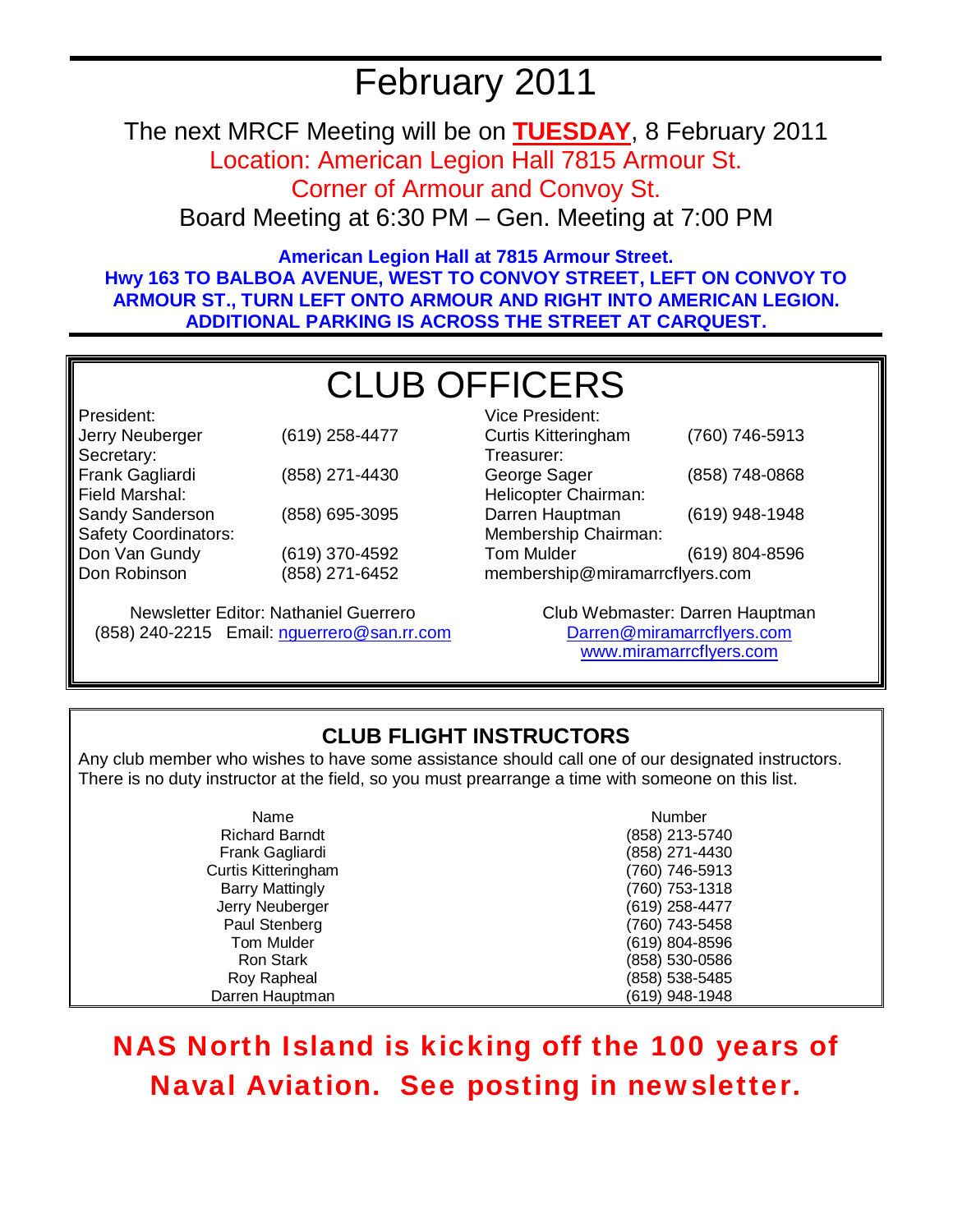## **From the Left Seat:**

Been a busy month for me with several high level meetings, a week in Norfolk and a week in Philadelphia which included 17" of snow and my first time ever damaging a rental car. Please note in the newsletter about the 100TH Anniversary Parade of Flight and North Island Open House at NAS North Island. I'll see you all at the meeting.

See you at the field

Jerry

# **From the Right Seat:**

We are now one month into the year, will this year just flyby and be gone before you know it. I hope not we have a big year planed out, with the 100 Years of Naval Aviation next month. For those of you that would like to be part of this contact Darren Hauptman.

We also have a full event calendar for the club. This year should be the year that many of our club members that do not get out to other club events should do so. By going to some of the local club events, can only help us to bring the number of people up for our Veterans Day and The Toys for Tot's events.

Check the web for information on our events and give Darren some feed back about the web if you would. The field is looking good after all the rain, making next month's work party a cake walk. If you have anything that you would like to see at the club, get with me and let me know new ideas are always good.

See you at the club field and meetings!

Thank You for your help

**Curtis** 

### **Safety Coordinators:**

 Hello everyone, I would like to introduce myself to you. I'm Don Van Gundy and I have asked to be part of the board this year as the Safety Coordinator for you. Being new to the board I will probably make some mistakes here along the way but will try my best to help everyone. I will be out to the field most weekends and you can contact me with any concerns by email. One of my goals is to go thru the field equipment and ensure that every thing is running and working correctly for the club members. I have pulled the chain saw from the shed. The blade was damage and the chain needed to be replaced. I will keep the saw and bring it back out when it is needed for field maintenance.

 I have new safety signs to post from the AMA and will have them mounted onto some thin metal so they will hold up to the weather. I will get them mounted at the field ASAP.

 Now the fun part, flying. I have witnessed some fingers that had gotten into a prop last month. Wouldn't want to mention any names here, Roy, but I hope your knuckle is feeling better. This is probably more common than we think. With the props getting bigger, along with the motors, we not only need to watch our fingers but the hand itself. I got lucky once when a G-62 smacked the back of my hand,didn't break it but did hurt some.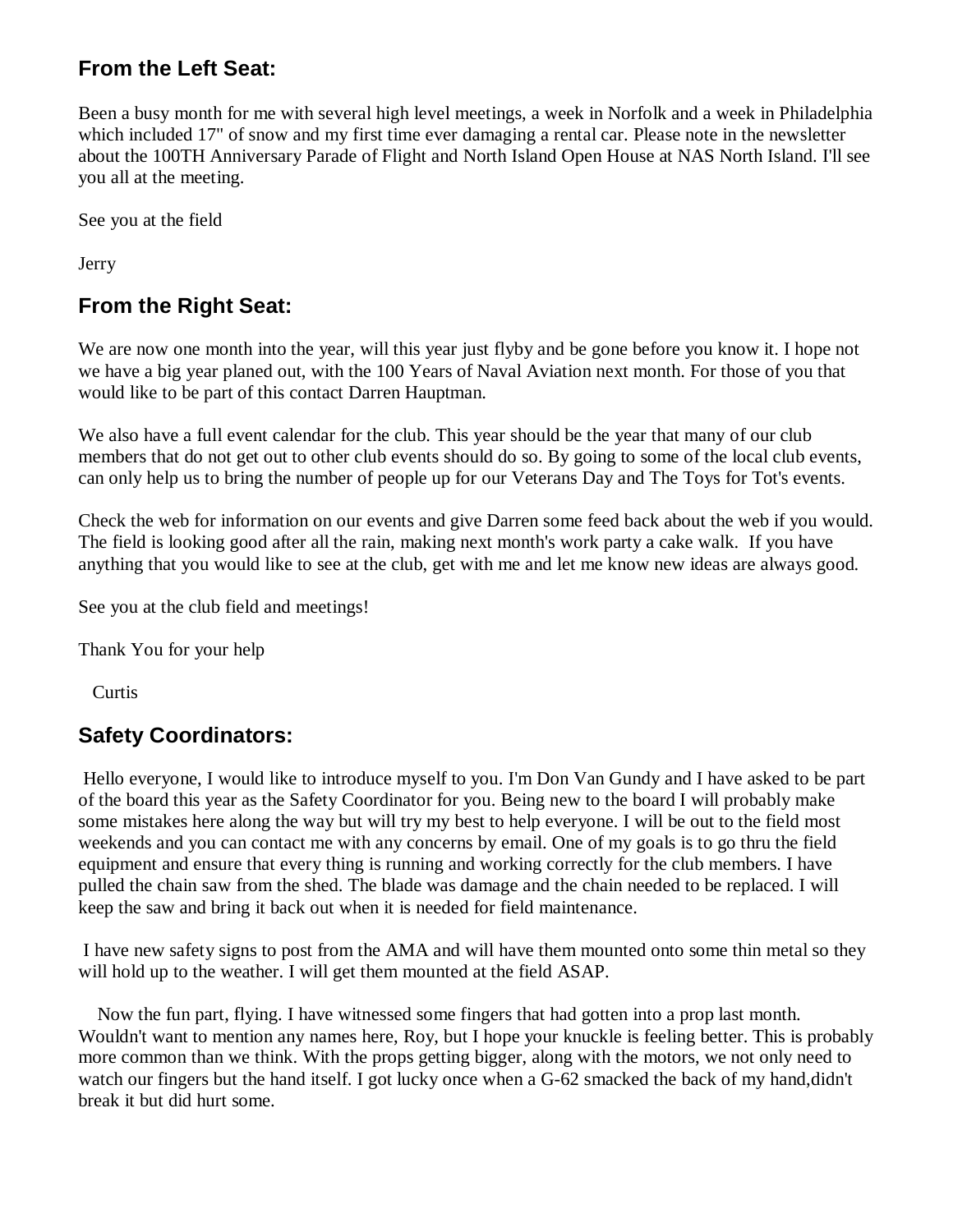On to the turbine flyers. Don't know a whole lot about the operation of one but plan to be flying one here in a couple of months. We are required to complete a lot of training and wavers to operate one so the pilots that are flying them have put a lot into to the effort to enjoy this part of the hobby. I will be working with Jerry and some of the club members to be brought up to speed. One thing for now, make sure we have the water cans out and fire extinguishers availably during operation of the turbines. We should also train the younger members of the club on the operation of this equipment. Don't know if they tech the basic operation of this equipment in school.

Want to give a quick thanks to the helicopter flyers. It's a tough mix with all the different types of models being flown at the field and to have you guys flow in with the fixed wing models is not an easy task. Your doing a great job on keeping everybody inform during your flights.

Well till next month, we'll see you at the field...

Don Van Gundy

## **Field Marshal:**

No comments for this month.

## **Helicopter Chairman:**

No comments for this month.

### **Membership Chairman:**

No comments for this month.

# **Treasurer's Introduction**

I'd like to introduce myself to the club members. I've been a club member for three years. You'll see me at the field every Saturday and Sunday flying a large Japanese Zero. I like to fly my War Bird but the most excitement for me is flying my Heli a T-Rex 50. I enjoy sailing, fishing, cycling, hiking and camping. I've lived in Poway for the last 32 years and love the hobby. I look forward to meeting you at the field or the club meetings.

Treasurer,

George Sager

# **Naval Aviation celebrates 100 years!**

The 100TH Anniversary Parade of Flight and North Island Open House will be held on Saturday, 12 February 2011, with gates opening at 0800 hrs and parade of Flight beginning at 1300 hrs. Naval Air Station North Island (NASNI) welcomes all to participate in the centennial of naval aviation's kickoff event. Watch Navy, Marine and Coast Guard aircraft from Pre-WWI to the present Blue Angels F/A-18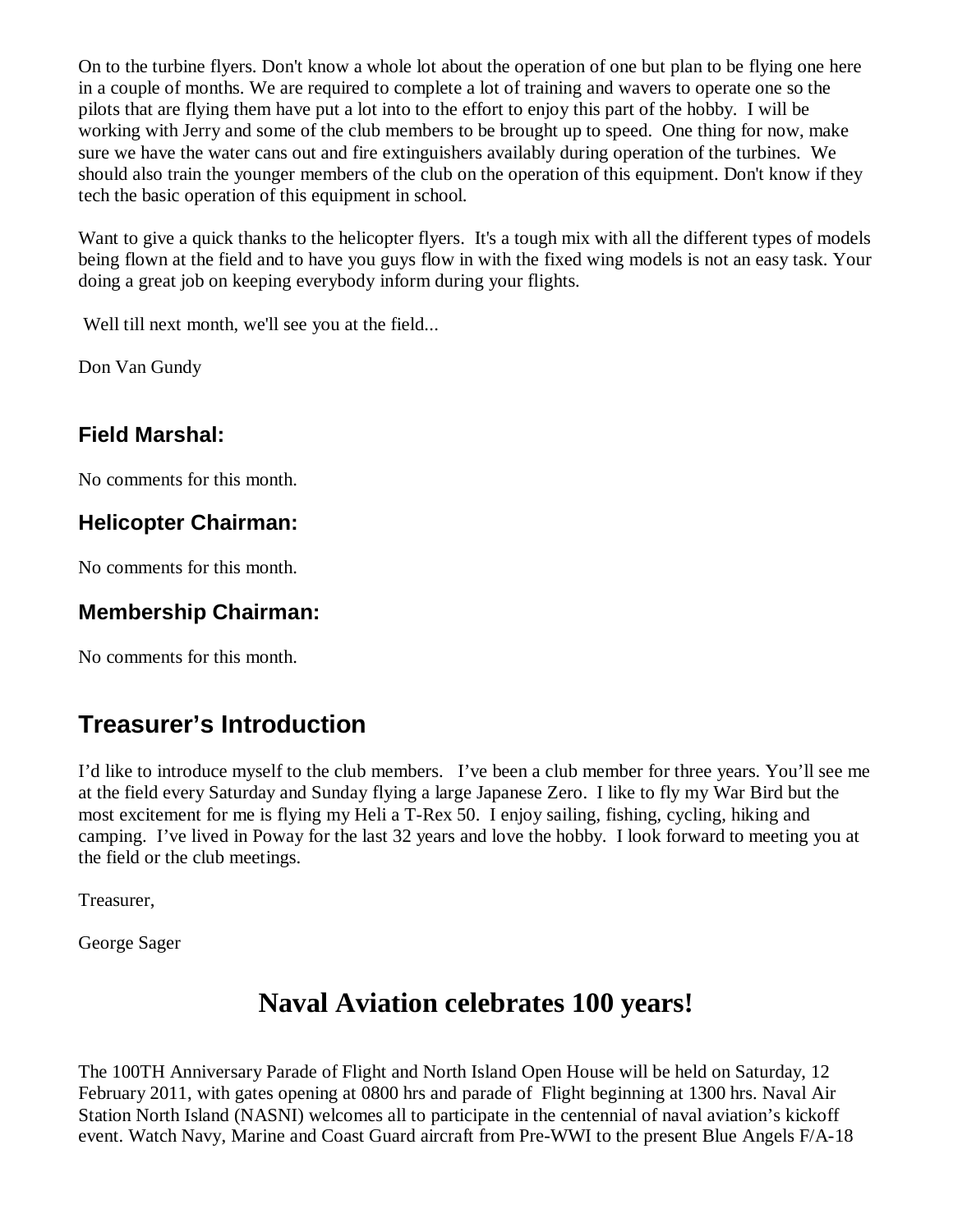jets, as they parade over San Diego Bay. Enjoy this spectacular aerial review from the NASNI show center, which offers the best vantage point. On the ground, guests are encouraged to view 75+ historic static aircraft, antique car displays, Metal Mulisha motorcycle jump demonstrations and live entertainment. Tour the Navy's USS John C. Stennis Aircraft Carrier and an Amphibious Assault Ship, Second only to a carrier in size and aircraft capacity. This celebration of Naval Aviation kickoff event is open to the public – Admission and parking are free for additional details visit http://mwrtoday.com/cona/

#### **January 11 2011 Miramar Radio Control Flyers Minutes of the Meeting**

**Held at the American Legion Hall**

#### **President called the meeting to order at 1903 hrs.**

The pledge of allegiance was recited by the membership.

The Treasurer's report was presented and accepted by the membership. The membership made a motion to accept the report. Motion was made and seconded. The report was accepted by the membership.

The Secretary's report was presented and accepted by the membership. The membership made a motion to accept the report. Motion was made and seconded. The report was accepted by the membership.

Guest at the meeting – Jim Lebanon.

Safety – DonVan Gundy – He will be inventorying items in the field storage shed and trailer to insure they are in good working condition. The chain saw was in bad shape and will be repaired.

Greg Carter related a serious model engines accident at the Silent Electric Flyers field where a very sharp electric propeller caused a serious hand injury.

Field Report – Sandy Sanderson – No comments this month.

Membership – Tom Mulder – No comments this month.

It was reported that Webmaster Darren has made many changes to our website and invited members to review it.

The gate combination will be changed on Thursday, January  $13<sup>th</sup>$  for 2011.

#### **OLD BUSINESS**

Guest Bill Wallace visited our meeting to thank the club for hosting his pattern contest which was a great success. They plan another pattern contest in 2011.

The portable telephone mount at the field is partially broken off and members were cautioned to be careful until it can be repaired. Update: Speaker has been repaired to cell phone holder.